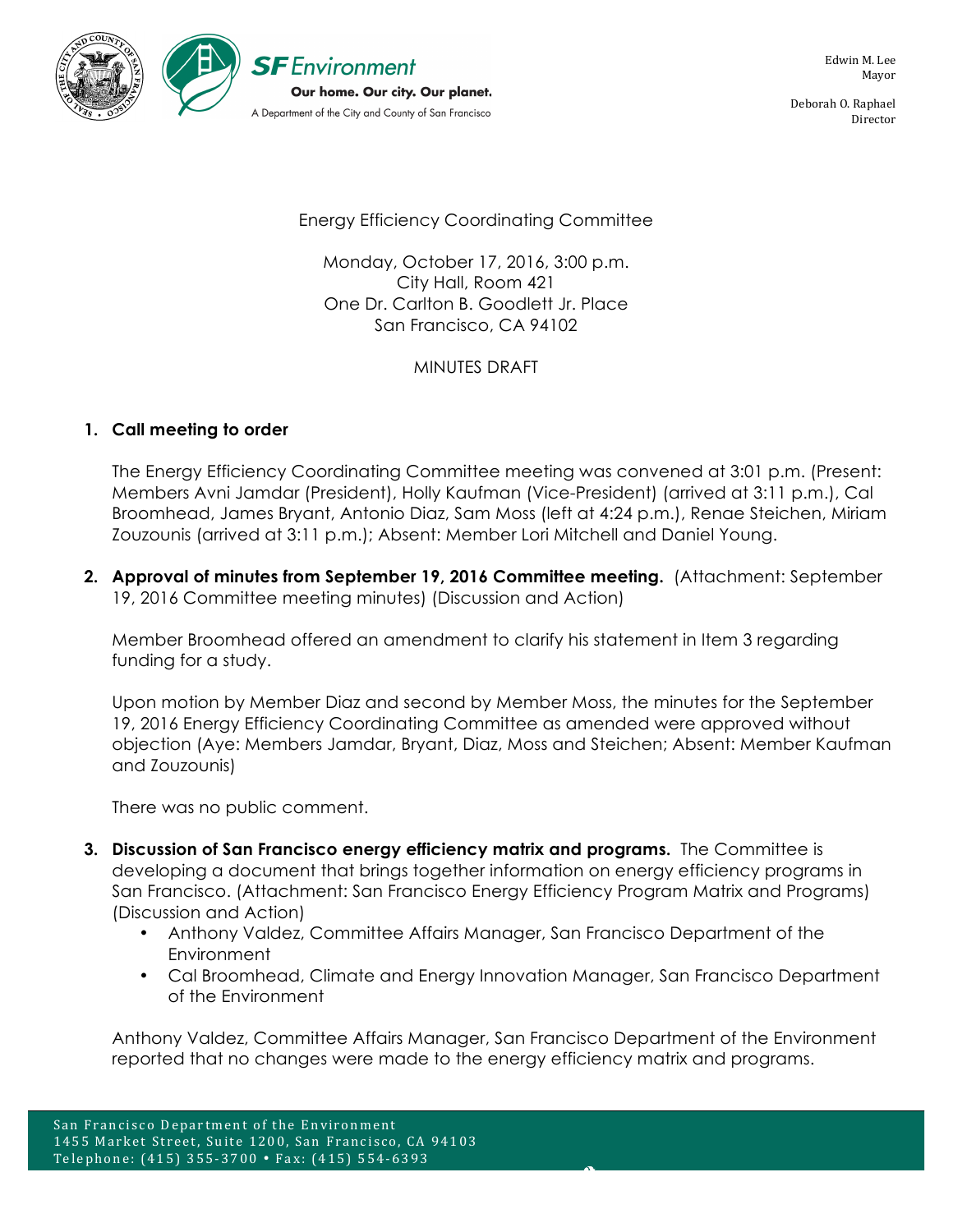There was no public comment.

**4. Discussion of the Committee's draft findings and recommendations to the Board of Supervisors, the Mayor and other City officers and departments.** (Attachment: Draft EECC Findings and Recommendations) (Discussion and Action)

Commission Affairs Manager Valdez reported that three Committee members had sent in recommendations and that the minutes and audio of previous minutes were used to pull recommendations.

Member Steichen asked how the Committee would like to evaluate each of the recommendations.

Commission Affairs Manager Valdez discussed the formatting of a previous report by the Central SOMA Task Force as a possible report model.

Member Broomhead discussed expanding upon the problem statements.

Member Jamdar discussed changing the names and organization of the categories in the report.

Member Diaz recommended looking at the original guiding documents produced by the Committee.

Member Jamdar recommended triple bottom line framing.

Member Kaufman discussed including a description about the degree to which recommendations would have an effect.

The Committee discussed the meeting scope document and the authorizing legislation.

Member Steichen discussed a framework by which to review recommendations.

The Committee discussed cap-and-trade dollars and agreed to do a case study on the issue.

Member Bryant discussed the impact of liquefaction and sea level rise in the Bayview Hunters Point neighborhood.

Member Moss discussed a recommendation to encourage the members of the Board of Supervisors to lobby for additional cap-and-trade dollars.

Member Steichen asked about the funding streams that are available for programming.

Member Kaufman discussed a recommendation to change the funding structure for the Department of the Environment's energy efficiency program.

Member Jamdar asked if General Fund money would have an impact.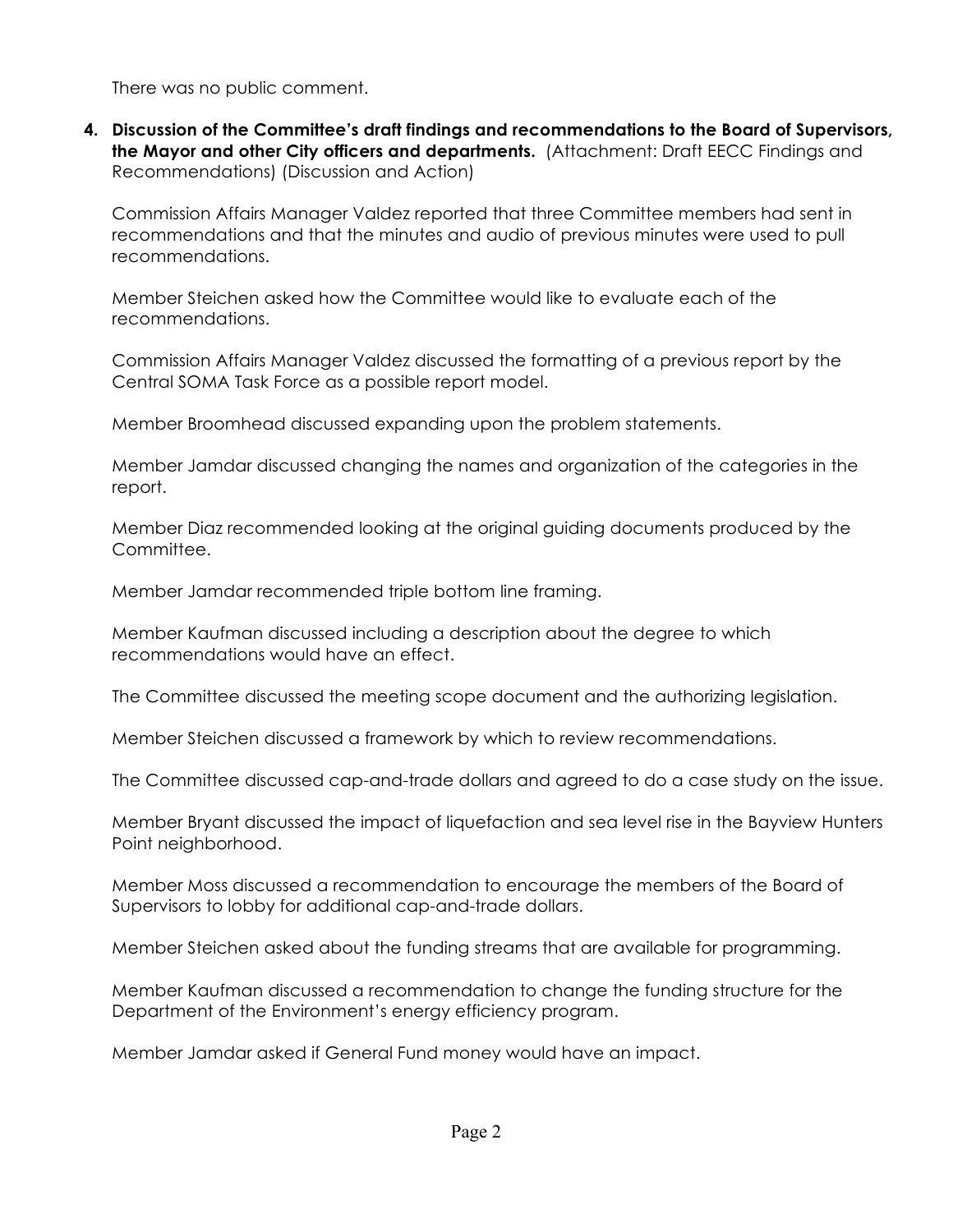Member Bryant discussed using the land where the former Hunters Point Power Plan used to sit for energy efficiency programs or workforce development.

Member Jamdar discussed a case study of the Bayview Hunters Point neighborhood.

Member Broomhead discussed the possibility of having a PG&E training center in the Bayview Hunters Point neighborhood.

Member Steichen recapped the conversation and discussed an outline that was created.

Member Kaufman discussed having case studies for other neighborhoods as well.

Member Moss discussed affordable housing in the pipeline in the Mission.

Member Steichen recommended doing a case study on the Mission and other programs that explain how things have come to fruition.

Member Bryant discussed sea level rise in the Bayview Hunters Point neighborhood.

Member Zouzounis discussed including recommendations on below code recommendations.

Member Jamdar discussed recommending actual not claimable savings.

Member Jamdar asked about a recommendation that the city advocate for clients to receive incentives based on actual savings.

Member Diaz asked about the purpose of creating bechmarking and whether or not that data can be used to support workforce development.

Member Jamdar asked about collecting workforce data.

Member Steichen asked about using existing workforce data.

Jessie Denver, Energy Program Manager, Department of the Environment, discussed a possible recommendation to the state to change the definition of hard to reach.

Member Zouzounis discussed a recommendation to make the small business contract application process simpler.

Member Broomhead discussed adjustments made for cost of living in a City like San Francisco.

Anthony Valdez, Committee Affairs Manager, discussed breaking down the recommendations by member to drill deeper.

Committee members discussed individual assignments for the reports.

Public Comment:

Unidentified member of the public discussed increasing awareness about Department of the Environment programs.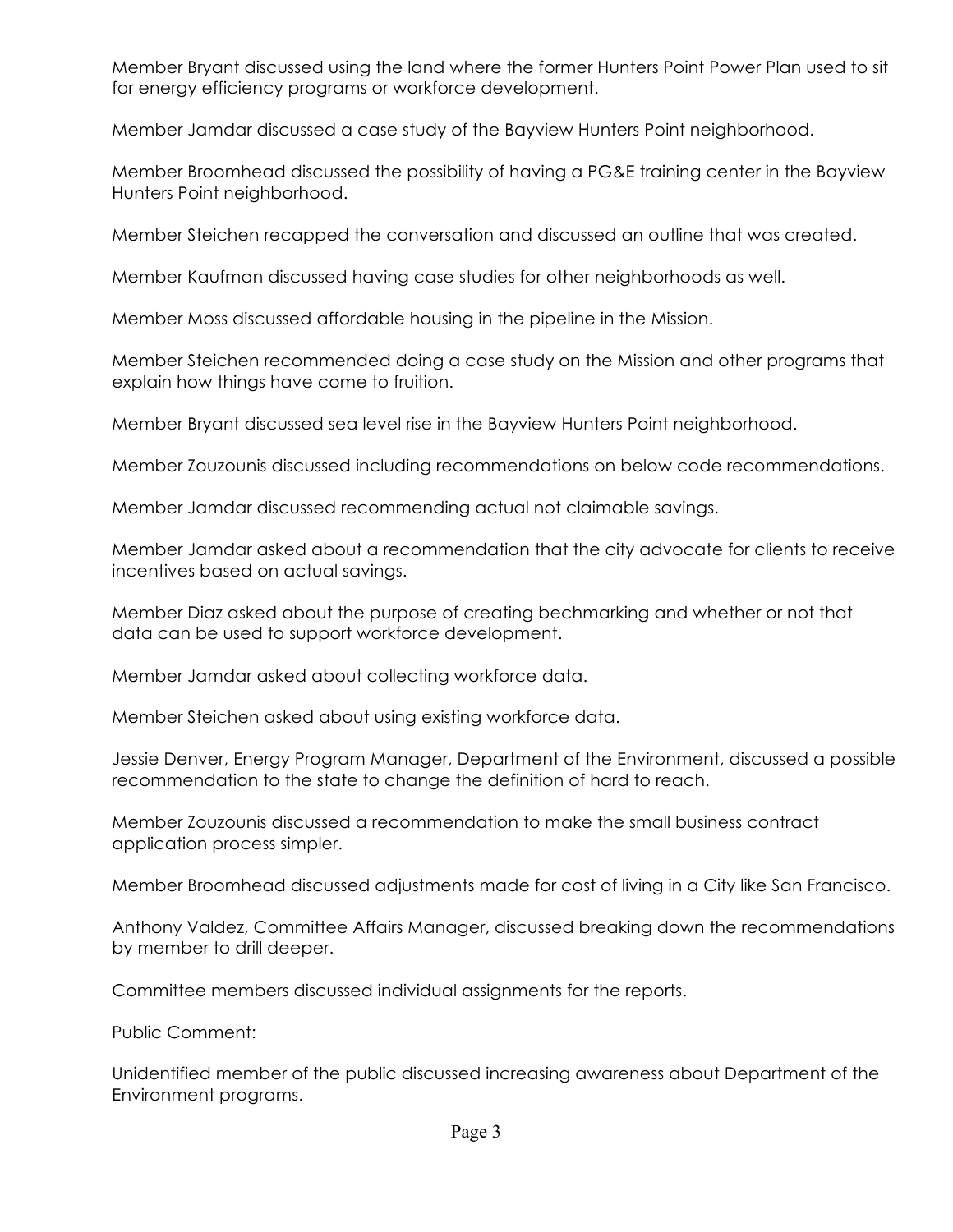Ivan Jimenez, Brightline Defense Fund, discussed a letter to the Cal EPA regarding version 3.0 urging San Francisco and the Committee to remain engaged in the final version of 3.0 to ensure the incorporation of the Bayview Hunters Point neighborhood.

**5. Discussion of information gathering, future presentations to the Committee and Committee timeline.** The Committee will discuss information gathering and the Committee's preferred format for how information is provided to them, future presentations and the Committee's timeline. (Attachment: EECC Timeline) (Discussion and Action)

Upon motion by Member Moss and second by Member Steichen, Item 5 was tabled without objection (Aye: Members Jamdar, Bryant, Diaz, Kaufman, Moss, Steichen and Zouzounis)

There was no public comment.

## **6. Public comment**

There was no public comment.

**7. Adjournment.** The meeting was adjourned at 5:06 p.m.

*The next meeting of the Energy Efficiency Coordinating Committee is Monday, November 21, 2016 at 3:00 p.m. in City Hall, Room 421, 1 Dr. Carlton B. Goodlett Place, San Francisco, CA 94102.*

Copies of explanatory documents are available at (1) the Committee's office, 1455 Market Street, Suite 1200, San Francisco, California, 94103 between the hours of 9 a.m. and 5 p.m., Photo identification is required for entry to the building. (2) on the Committee's website http://www.sfenvironment.org/eecc; (3) upon request to the Commission Affairs Manager, at telephone number 415-355-3709, or via e-mail at anthony.e.valdez@sfgov.org within three business days of a meeting. If any materials related to an item on this agenda have been distributed to the Commission after distribution of the agenda packet, those materials are available for public inspection at the Department of the Environment, 1455 Market Street, Suite 1200, San Francisco, CA 94103 during normal office hours or will be made available on the Committee's website http://www.sfenvironment.org/eecc as attachments to the agenda or meeting minutes.

### **Important Information**

The ringing of and use of cell phones, pagers and similar sound-producing electronic devices are prohibited at this meeting. Please be advised that the Chair may order the removal from the meeting room of any person(s) responsible for the ringing or use of a cell phone, pager, or other similar sound-producing electronic devices.

NOTE: Persons unable to attend the meeting may submit to the Committee, by the time the meeting begin, written comments. These comments will be made a part of the official public record and shall be brought to the attention of the Committee members. Any written comments should be sent to: Commission Affairs Manager, 1455 Market Street, Suite 1200, San Francisco, CA 94103 by 5:00 p.m. on the day prior to the meeting. Comments that cannot be delivered to the Commission Affairs Manager by that time may be taken directly to the meeting at the location above. When bringing handouts to meetings, please photocopy on both sides of the paper and try to use post-consumer recycled or tree-free paper. Also, please bring sufficient copies of handouts for the Committee, the Commission Affairs Manager and the public.

#### **Public Comment**

At this time, members of the public may address the Committee on items of interest that are within the subject matter jurisdiction of the Committee but are not on today's agenda. Public comment will be taken following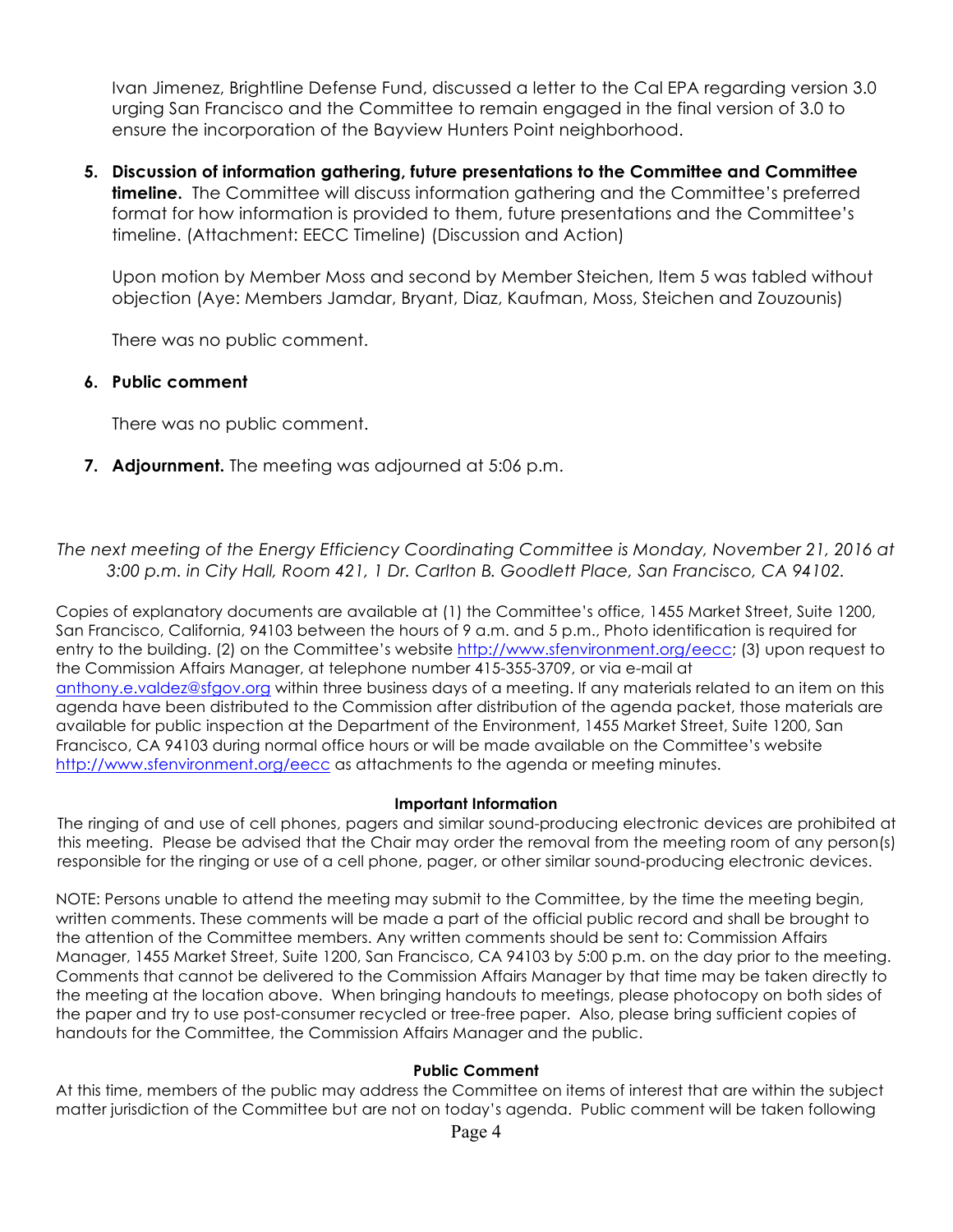each agendized item. Each member of the public may address the Committee for up to three minutes, unless otherwise announced by the President. If it is demonstrated that the comments by the public will exceed 15 minutes, the President may continue Public Comment to another time during the meeting.

The Brown Act forbids the Committee from taking action or discussing any item or issue not appearing on the posted agenda. This rule applies to issues raised in public comment as well. In response to public comment, not on an agendized item, the Committee is limited to:

- 1. Briefly responding to statements made or questions posed by members of the public, or
- 2. Request staff to report back on a matter at a subsequent meeting, or
- 3. Directing staff to place the item or issue on a future agenda (Government Code Section 54954.2(a).)

### **Disability Access**

The Energy Efficiency Coordinating Committee will be held at City Hall, Room 421 in the Civic Center Area. The Committee meeting room is wheelchair accessible. The closest accessible BART station is the Civic Center Station at United Nations Plaza and Market Street. Accessible MUNI lines serving this location are: #71 Haight/Noriega and the F Line to Market and Van Ness and the Metro Stations at Van Ness and Market and at Civic Center. For information about MUNI accessible services call (415) 923-6142. There is accessible curbside parking adjacent to City Hall on Grove Street and Van Ness Avenue and in the vicinity of the Veterans Building at 401 Van Ness Avenue adjacent to Davies Hall and the War Memorial Complex.

In order to assist the City's efforts to accommodate persons with severe allergies, environmental illnesses, multiple chemical sensitivity or related disabilities, attendees at public meetings are reminded that other attendees may be sensitive to various chemical based products. Please help the City accommodate these individuals. Individuals with chemical sensitivity or related disabilities should call the Mayor's Office on Disability at (415) 554-6789 or (415) 554-6799 (TTY) for additional information.

The following services are available on request 72 hours prior to the meeting; except for Monday meetings, for which the deadline shall be 4:00 p.m. of the last business day of the preceding week: For American sign language interpreters or the use of a reader during a meeting, a sound enhancement system, and/or alternative formats of the agenda and minutes, please contact Anthony Valdez at (415) 355-3709 to make arrangements for the accommodation. Late requests will be honored, if possible.

## **Language Access**

Language Assistance: To request an interpreter for a specific item during the meeting, please contact the Commission Affairs Manager, Anthony Valdez, at (415) 355-3709 or anthony.e.valdez@sfgov.org at least 48 hours in advance of the hearing.

### **Know your Rights under the Sunshine Ordinance (Chapter 67 of the San Francisco Administrative Code)**

Government's duty is to serve the public, reaching its decisions in full view of the public. Commissions, boards, councils, and other agencies of the City and County exist to conduct the people's business. This ordinance assures that deliberations are conducted before the people and that City operations are open to the people's review. For more information on your rights under the Sunshine Ordinance or to report a violation of the ordinance, contact the Sunshine Ordinance Task Force, Sunshine Task Force Administrator, City Hall, Room 409, One Dr. Carlton B. Goodlett Place, San Francisco, CA 94102-4683 at Phone No.: (415) 554-7724; Fax No.: (415) 554-7854; E-mail: sotf@sfgov.org. Copies of the Sunshine Ordinance can be obtained from the Clerk of the Sunshine Task Force, the San Francisco Public Library and on the City's website at www.sfgov.org.

## **Lobbyist Registration and Reporting Requirements**

Individuals and entities that influence or attempt to influence local legislative or administrative action may be required by the San Francisco Lobbyist Ordinance [SF Campaign & Governmental Conduct Code §2.100, et. seq] to register and report lobbying activity. For more information about the Lobbyist Ordinance, please contact the Ethics Commission at: 25 Van Ness Avenue, 2<sup>nd</sup> Floor, San Francisco, CA 94102; telephone (415) 252-3100, fax (415) 252-3112, web site at www.sfgov.org/ethics.